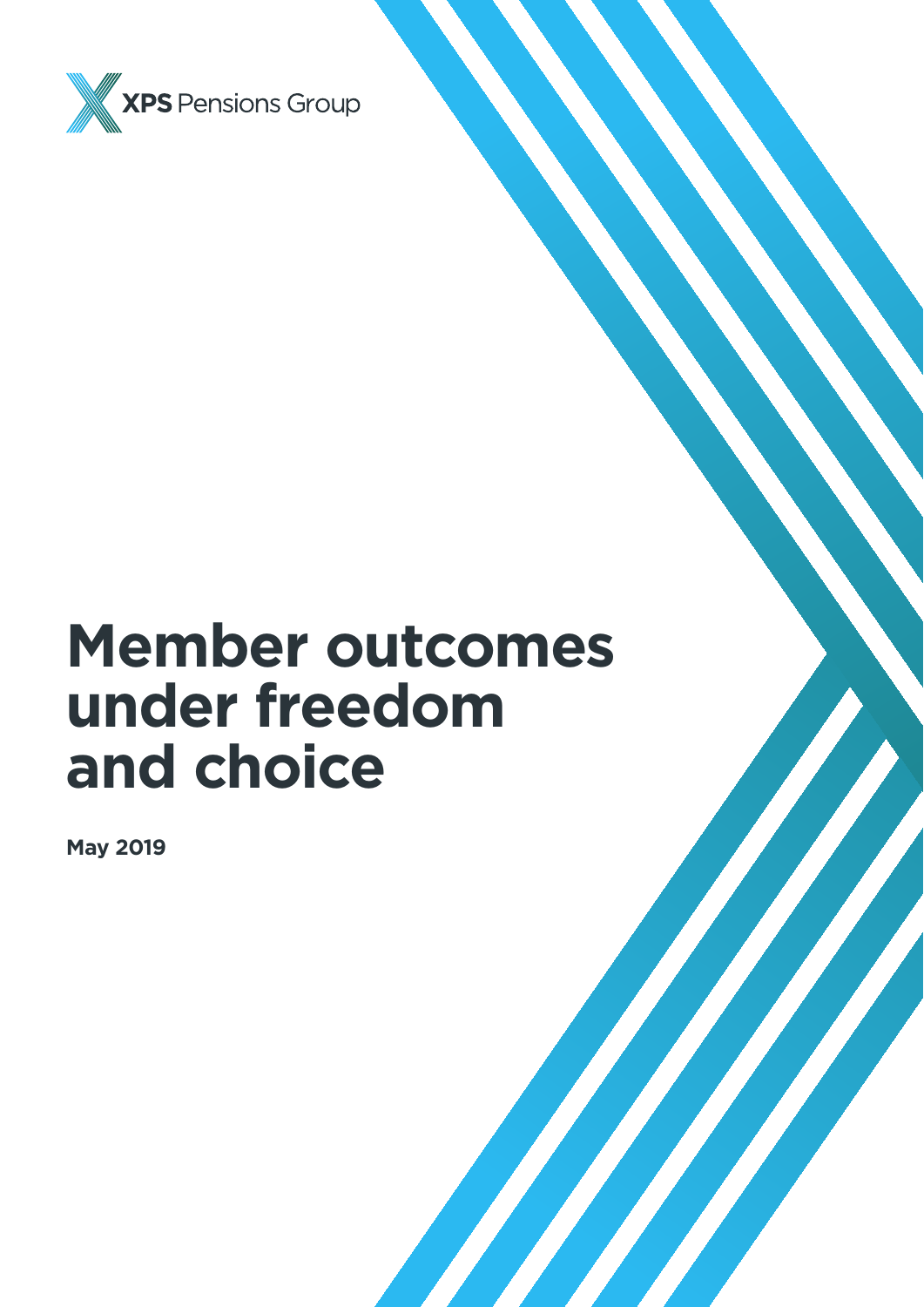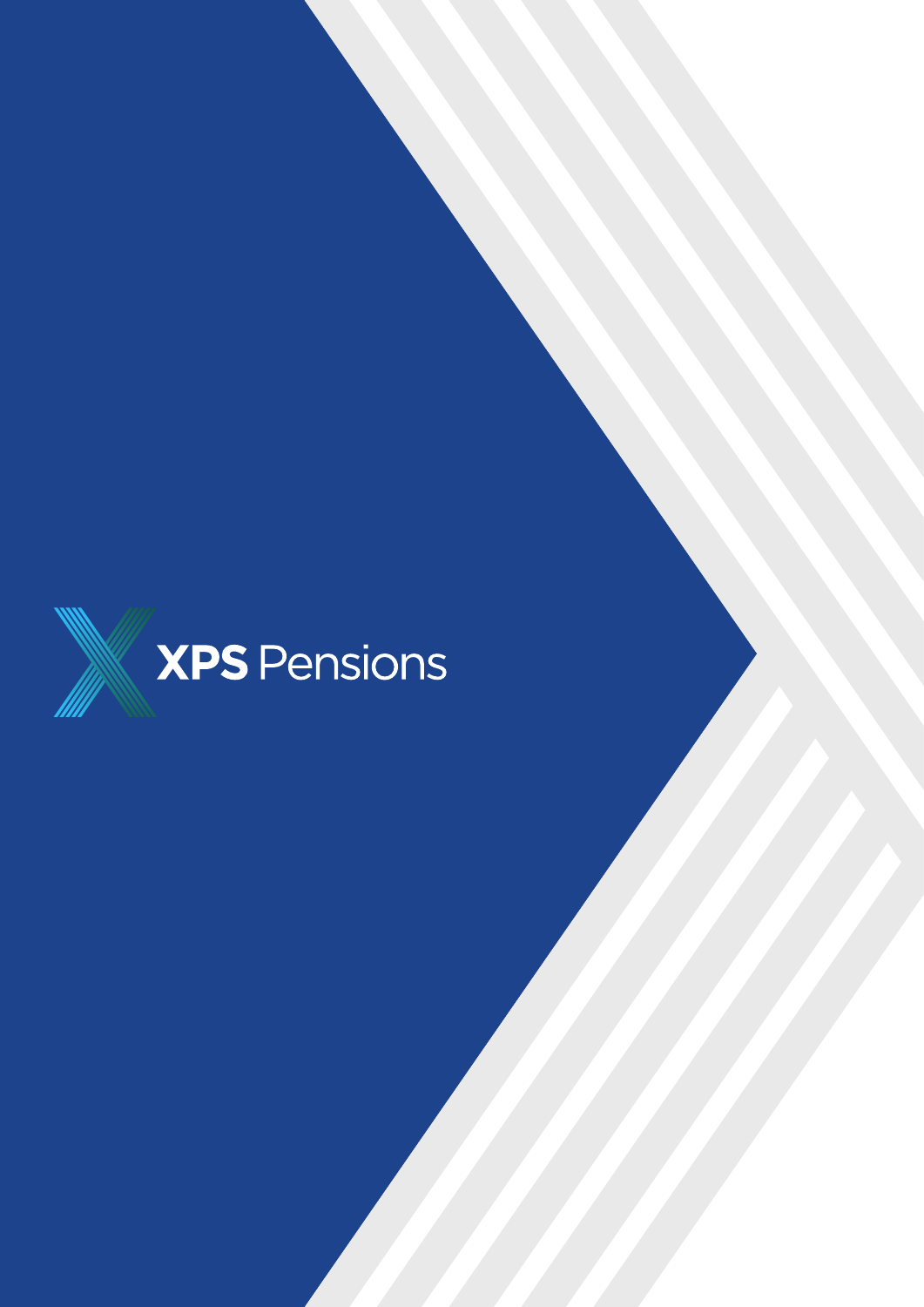# **Overview**

Freedom and choice continues to be popular with pension scheme members. In 2018 we launched our first survey of transfer activity which followed members leaving their occupational pension schemes. In this paper we have:

**1.** Updated our survey<br>of transfers following<br>a further 1,800 leave **of transfers following**  Updated our survey<br>
of transfers following<br> **a** further 1,800 leavers.<br> **a** implementing to implementing to implementing to implementing to implementing to implementing to implement of the state of the state of the state o

**employers and trustees are implementing to improve member outcomes.**



**3. Launched a new transfer activity index.**

Our latest survey shows that with so many leaving schemes there is still disappointingly little variety of destination for transfers. In the early days of the motor industry, Henry Ford famously stated you can have any colour that you want as long as it is black. And this seems to be the case with pension transfers. In 2018 we followed 6,000 transfers and 95% of members transferred to a Self-Invested Pension Plan (SIPP). We have updated our research for 2019 following 1,800 further transfers.

# This showed 99% of members moving to a SIPP.

Given the low average size of pension transferred (less than £10,000 a year) we remain concerned that many members may not need, or benefit from, the potential upside that higher cost SIPP offerings can provide.

It is encouraging to see trustees and employers taking action to support members in achieving better retirement outcomes.

**Wayne Segers Principal** 

### **There have, however, been a number of positive developments since our survey:**

### **1. Regulation**

Regulators have made it a priority to focus on member outcomes, set out in the joint strategy of the Pensions Regulator and Financial Conduct Authority.

The Pensions Regulator is in the process of granting authorisation to DC master trusts. A healthy master trust sector will help provide lower cost options to members.

The emergence of pension dashboards, well implemented, can also help members obtain better information on their retirement options and inform better decision making.

## **2. Employer and trustee support**

It is encouraging that more employers and trustees are also taking action. In 2018 we set out four key actions that can help improve member outcomes, and we are seeing a lot of activity in these areas. The two most popular are improving communication and education, and looking at providing partial transfer values to members – avoiding an all or nothing decision for members.

We will continue to focus on good member outcomes. Our new transfer activity index shows that up to 1.5% of members (of those who can) continue to opt to leave their pension scheme each year. Whilst this appears to be a small percentage, this represents a significant proportion of scheme liabilities. If replicated across all schemes 70,000\* members could be leaving DB pensions each year. As awareness grows, and a greater proportion of a member's retirement income is provided by DC rather than DB benefits, more members are engaging with their options. Providing good value options for members with proper support is an essential part of any scheme's journey to its long term objective.

**Source:** The Purple Book 2018 membership statistics combined with XPS' analysis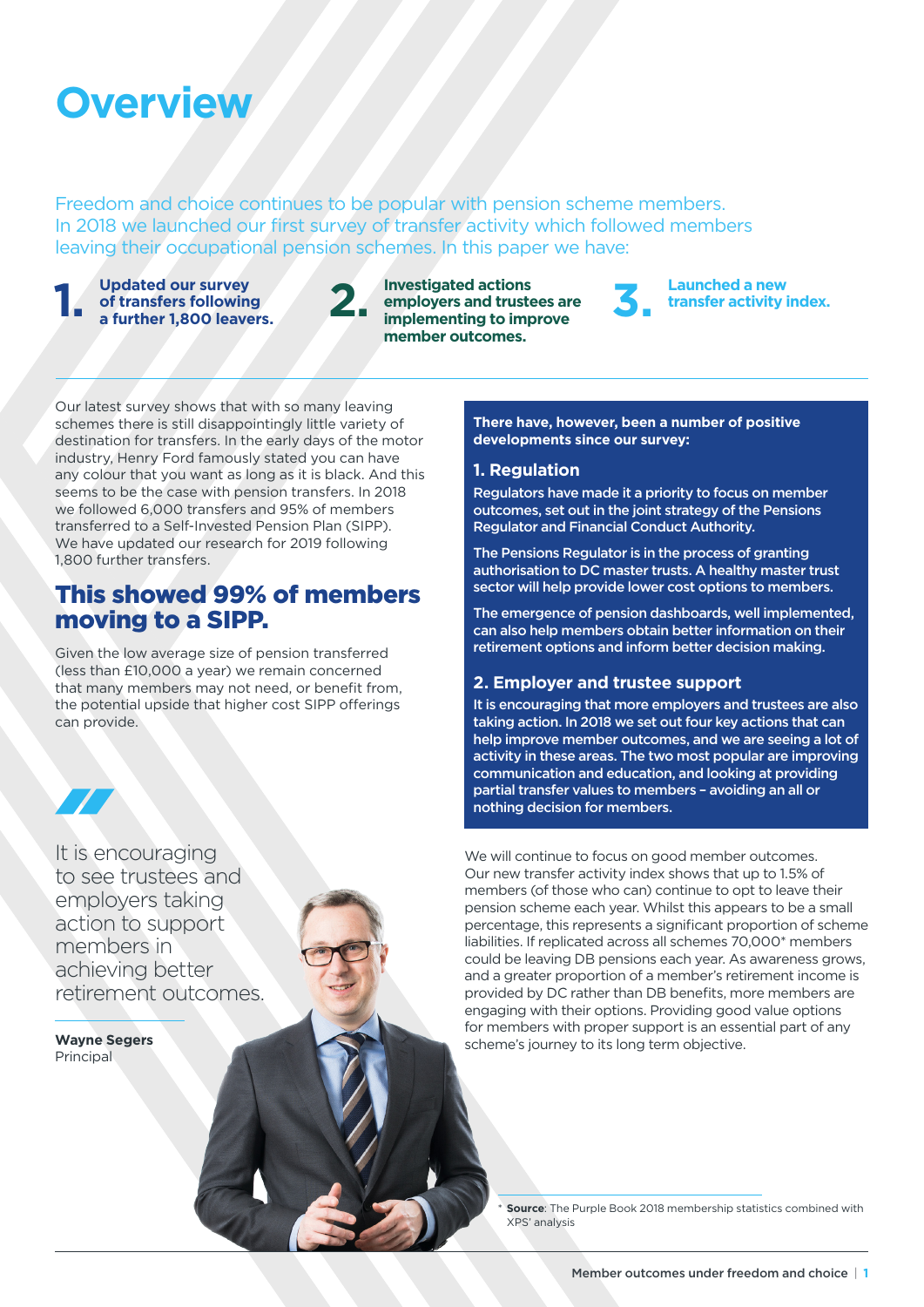# **Helping members achieve good retirement outcomes – 2019 update**

We have continued to monitor the transfers that we administer to understand how the market is changing. Over the period since our last survey, we have analysed 1,800 transfers and the charts below summarise our findings.

# **1,800 £500m £275,000**

**transfers between June 2018 and March 2019**

**worth of transfers**

**average transfer value increased from £230,000 to £275,000**

## **Member outcomes analysis**



The SIPP products continue to dominate the market. Within this, there has been a slight shift towards the simpler, cheaper SIPP products.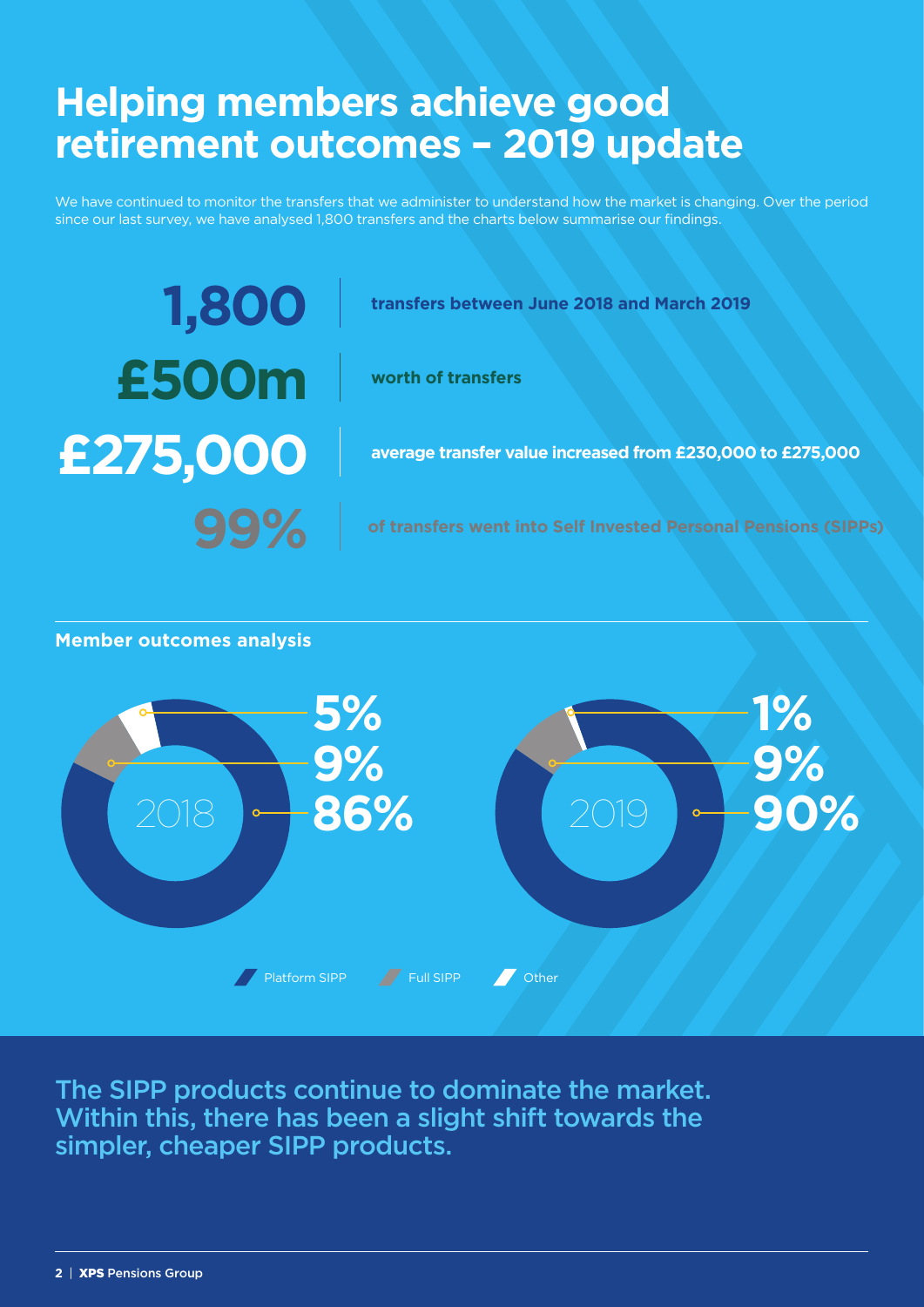# **Financial impact of member choices on future cash or income**

As for 2018, we have modelled four examples of typical outcomes for members. As we have seen that 99% of transfers went into a form of Self Invested Personal Pension (SIPP) it is important to understand the financial impact this decision has on future cash or income.

These products typically give members access to a range of investment options and flexibilities, which members pay for through a variety of different charges.

There is a range of charges within the SIPP market, although they are, on the whole, typically more expensive than alternative retirement products such as a master trust. Whilst more expensive products can provide good value and better outcomes for members they are suitable for, many members do not use the additional features that they are charged for the members. For these members, their choice of retirement product can have a significant impact on their retirement outcomes.

**The average transfer value has risen since last year to c£275,000, which has also meant there is even more at stake for members.**



**Helen**

**Sophie**

Transfers £275,000 on retirement at age 60, takes 25% as a tax-free lump sum and draws an annual income of £12,000 from his fund.

**The choice of drawdown product could result in Adam** running out of money 7 years earlier **(same as our 2018 survey).**

Transfers £275,000 at age 55 and leaves it invested until age 60 when she begins drawing a fixed level of income.

**The choice of drawdown product could result in Helen receiving** £3,200 less in each year **of retirement (£2,500 in our 2018 survey).**

Transfers £275,000 at age 55 to leave as an inheritance for her children.

**Her choice of product could result in Sophie**  leaving £400,000 less **for her children (£340,000 in our 2018 survey).**



**Scott's choice of provider and product could have a huge impact on the level of annuity income he can receive at age 75, receiving** up to £5,000

a year less **(£4,000 a year in our 2018 survey).**

Transfers £275,000 at age 60 and invests it until his retirement

at age 75, at which point he purchases an annuity.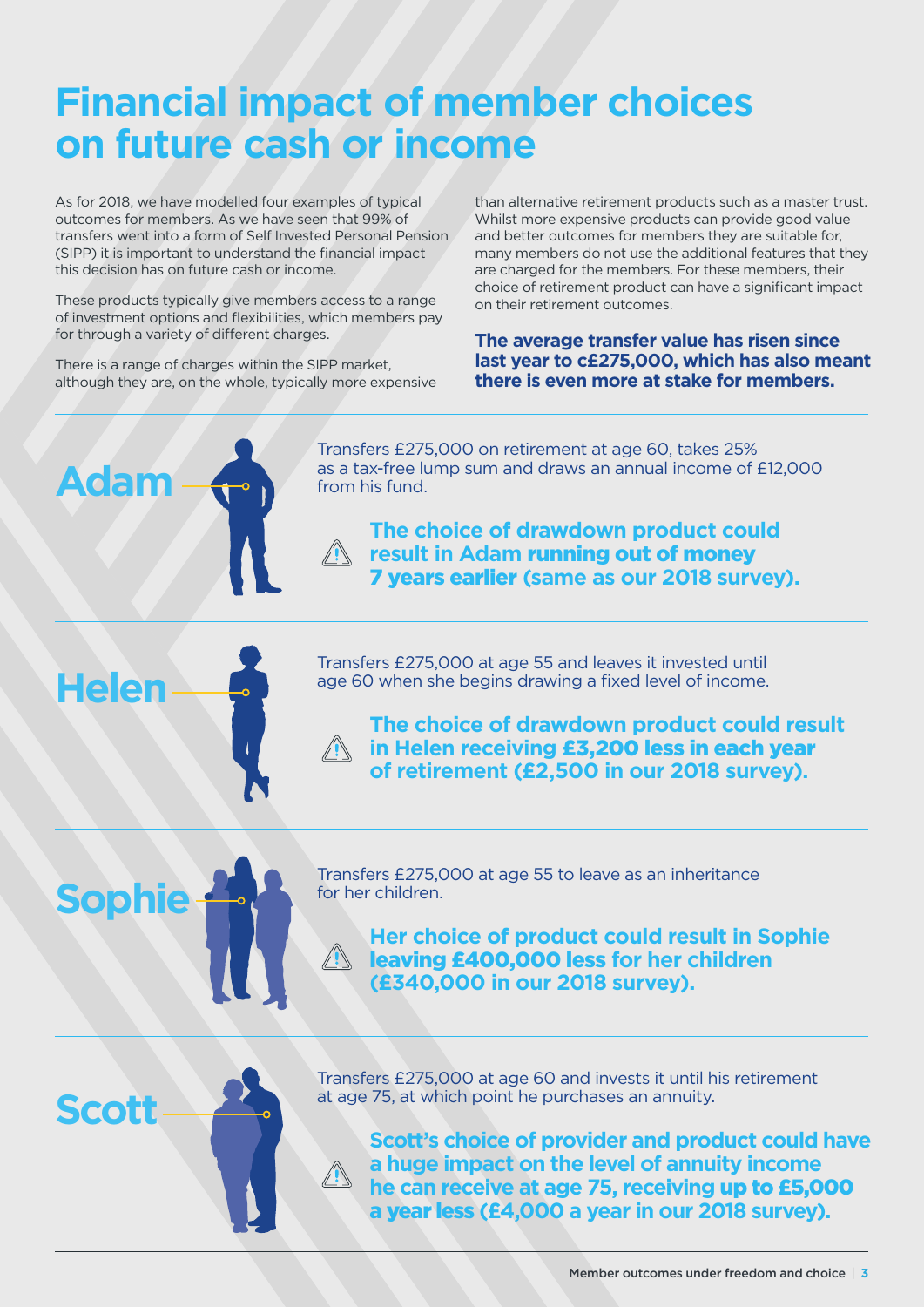# **Positive developments**

**In 2018 we set out four key actions employers and trustees could take to achieve better outcomes.**

# **Our Recommendations 2018 Survey Results 2019**

**1 Ensure education and support is provided alongside transfer values.**



40%

**of our clients surveyed\* have implemented or are considering implementing a communications strategy.**

**2 Highlight low-cost transfer options for appropriate scheme members.**



25%

**of our clients surveyed are looking at introducing a low-cost receiving vehicle for members.**

**3 Consider offering partial transfers to help members avoid making all-or-nothing decisions on transferring their benefits.**



30%

**of our clients surveyed are actively investigating the partial transfer option.**

**4 Provide access to unbiased financial advice.**



10%

**of our clients surveyed now have an IFA in place at retirement, with a further 25% considering it.**



More pension scheme trustees are investigating offering their members a partial transfer. Current availability of this option is minimal. If this changes it could make a real difference to member outcomes.

**Helen Ross** Senior Consultant



\* Survey of 270 XPS Pensions clients carried out in Q4 2018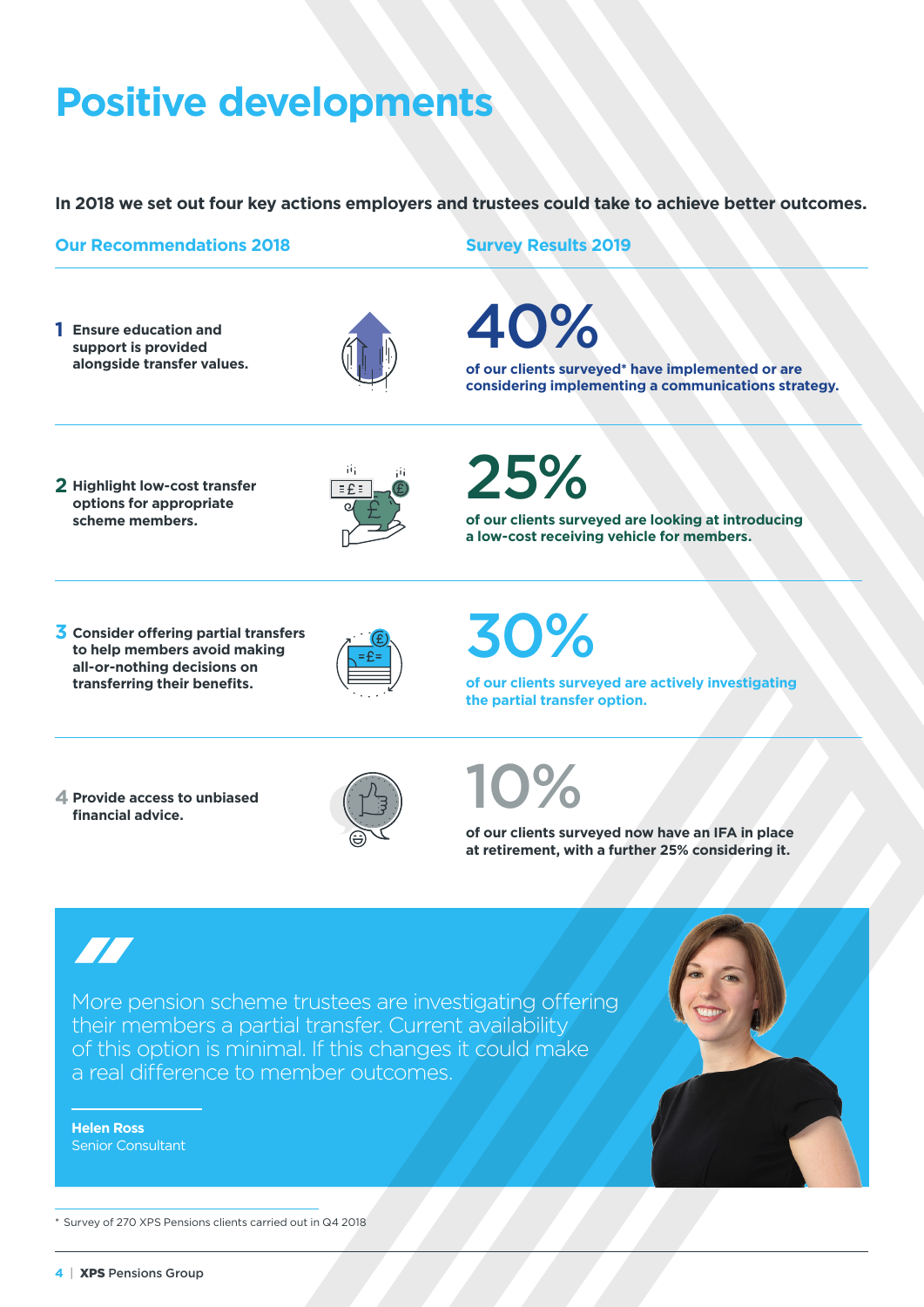# **Looking forward**

It is encouraging that trustees and employers are beginning to take steps to improve outcomes for members transferring from pension schemes. At the same time, regulators and industry bodies are prioritising member outcomes as a key issue.

### **Education and support for members**

It is crucial to provide education and support to members when they are making their retirement decisions.

The way pension schemes engage with their members is evolving to reflect the modern world. At XPS, we can use member profiling tools to help our clients to understand which communication channels and styles are most likely to resonate with members.

## **Access to low-cost receiving vehicles**

Those members not looking to use the additional features of expensive products should be made aware of low cost options.

The authorisation regime has now given us a set of clear standards for master trusts. We expect this to increase their use as a low-cost option for members transferring to access the pensions flexibilities.

## **Access to unbiased advice**

Members should ideally be provided with access to unbiased advice, preferably paid for by the scheme or employer.

We welcome the recent launch of the Pension Transfer Gold Standard by The Pensions Advice Taskforce. The principles set out in the standard will raise standards of pensions advice across the industry and ensure members understand what good pensions advice looks like.



### **Offering members the option of a partial transfer**

Every pension scheme should consider offering partial transfers values. Members should not be forced to make an all-or-nothing decision regarding their pension benefits.

The simplification opportunities presented by the equalisation of Guaranteed Minimum Pensions will make partial transfers easier for schemes to implement. We believe this option will be more commonplace in future.

## **Regulatory developments**

The FCA and the Pensions Regulator have recently launched a joint pensions strategy, setting out their approach to key issues in the retirement sector. The strategy statement notes 'a specific focus' on 'improving member/consumer outcomes from DB transfers'. This could mean additional regulatory requirements for trustees and employers of DB schemes in future.

The anticipated launch of a pensions dashboard may have an impact on transfer activity. If members are better able keep track of their pension savings, they may be more likely to move their pension pots around to consolidate them.

## **Protecting members from scams**

The majority of XPS' pension scheme members are covered by our specialist anti-scam service which is reassuring. The recent ban on cold calling also provides comfort. However, scam activity is unfortunately prevalent and continues to evolve. As an industry it continues to be a challenge and a priority to protect members from scammers.



It is important that we build on the good progress made since last year and help members to make the best decisions for their circumstances.

**Mark Barlow** Senior Consultant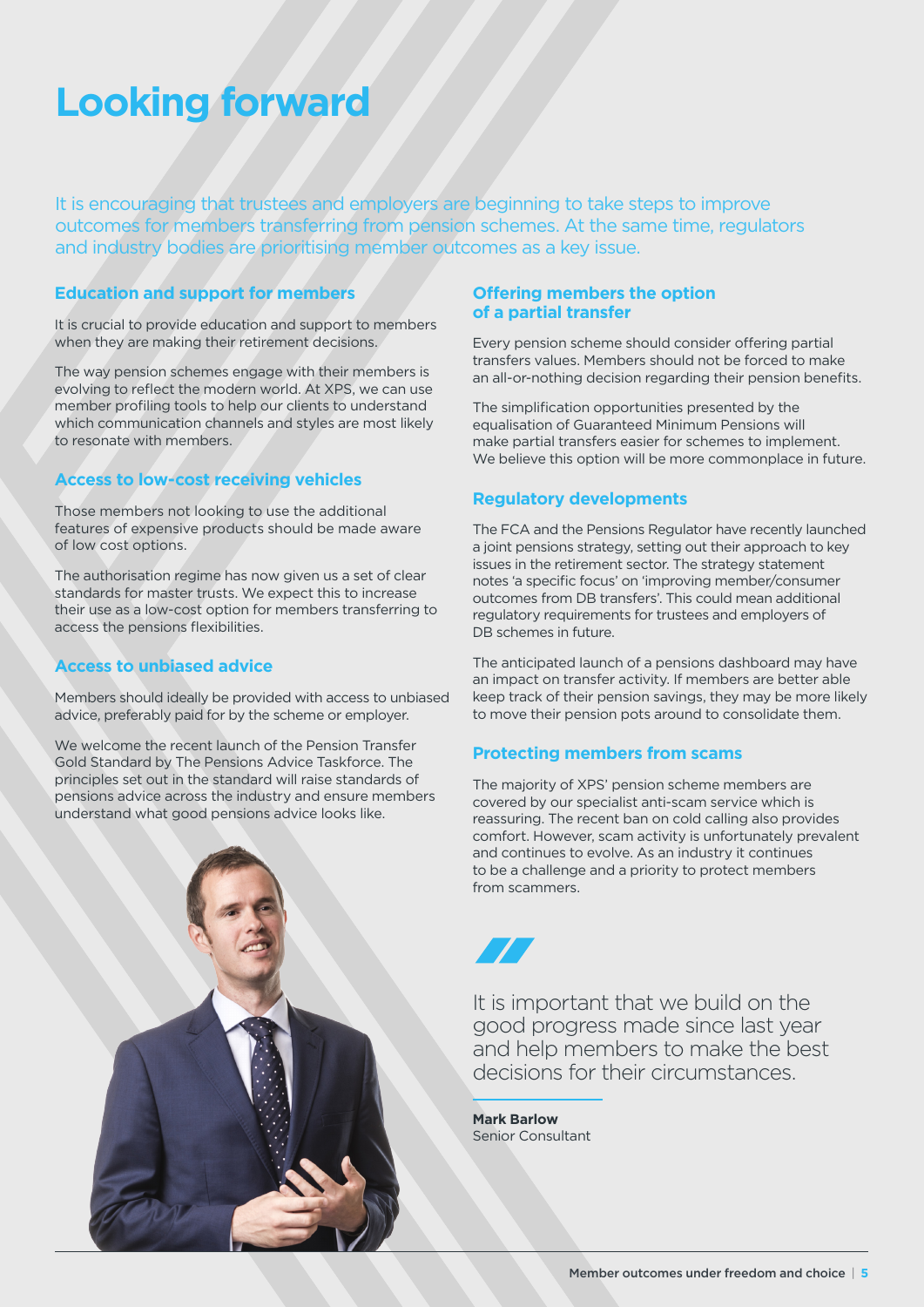# **Activity trends and value trends – 2019**

# NEW!

### **XPS Transfer Activity Index**

Our transfer activity index looks at the proportion of deferred members leaving their scheme and the total amount of transfers each month out of schemes we administer. It gives an indication of how popular transfer options are.

We started measuring activity in July last year. This confirmed what wider ONS data was showing - that transfers remain popular with a significant minority of members. Towards the end of 2018 there was a marked slowdown in transfers, perhaps linked to schemes withholding transfer quotes while deciding how to deal with GMP Equalisation. Since then, activity has picked up again, likely as schemes got to grips with GMP and due to the rise in transfer values, over early 2019. Actual experience will vary by scheme.



### **XPS Member Transfer Activity Index**

### **XPS Transfer Value Index**

Individual transfer values have remained at record highs. Late March 2019 saw the highest value we have observed since starting the value index in 2016.



The XPS Pensions Group Transfer Value Index tracks the transfer value that would be provided by an example DB scheme to a member aged 64 who is currently entitled to a pension of £10,000 each year starting at age 65 (increasing each year in line with inflation). Different schemes calculate transfer values in different ways. A given individual may therefore receive a transfer value from their scheme that is significantly different from that quoted by the XPS Pensions Group Transfer Value Index.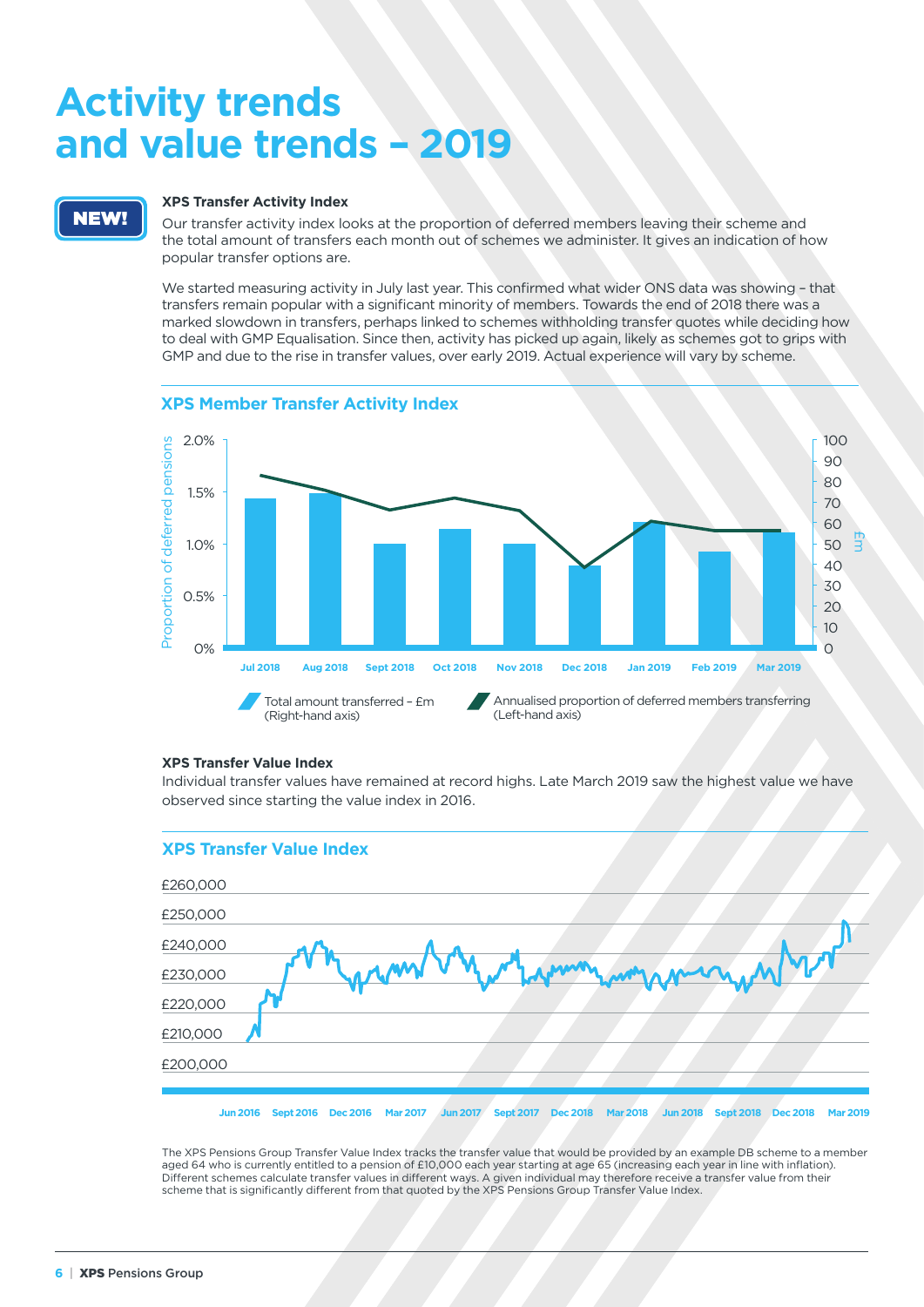# **About us**

**XPS Pensions Group** is the largest pure pensions consultancy in the UK, specialising in actuarial, investment consulting and administration, with revenues of around £110 million. The XPS Pensions Group business combines expertise, insight and technology to address the needs of over 1,000 pension schemes and their sponsoring employers on an ongoing and project basis. We undertake pensions administration for over 870,000 members and provide advisory services to schemes of all sizes including 25 with over £1bn of assets.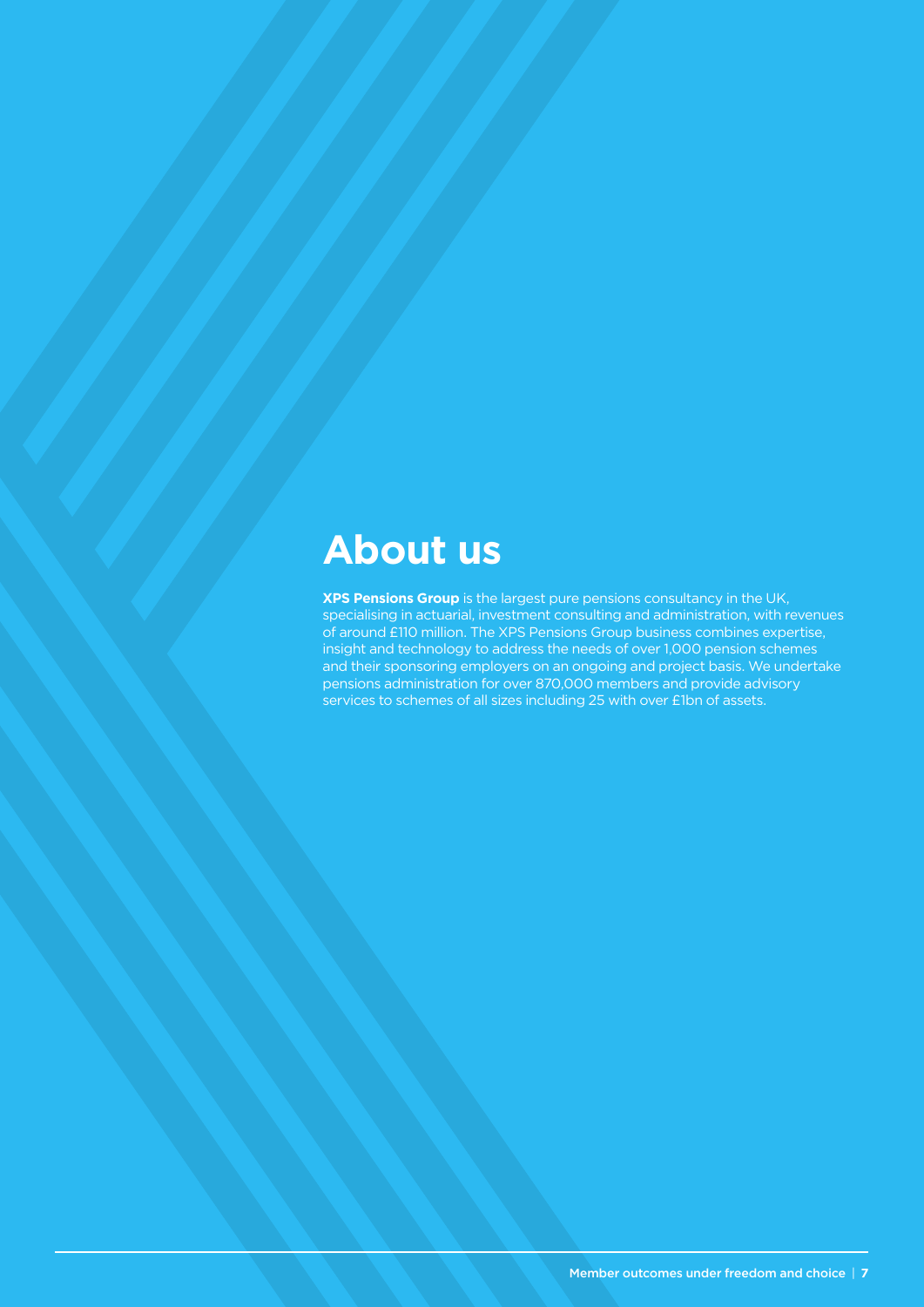# **Authors**

### **Wayne Segers**

**Principal** E: [wayne.segers@xpsgroup.com](mailto:wayne.segers%40xpsgroup.com?subject=) T: 020 3326 6101

# **Mark Barlow**

**Senior Consultant** E: [mark.barlow@xpsgroup.com](mailto:mark.barlow%40xpsgroup.com?subject=) T: 0113 284 8001

#### **Helen Ross Senior Consultant**

E: [helen.ross@xpsgroup.co.uk](mailto:helen.ross%40xpsgroup.co.uk?subject=) T: 0121 230 1900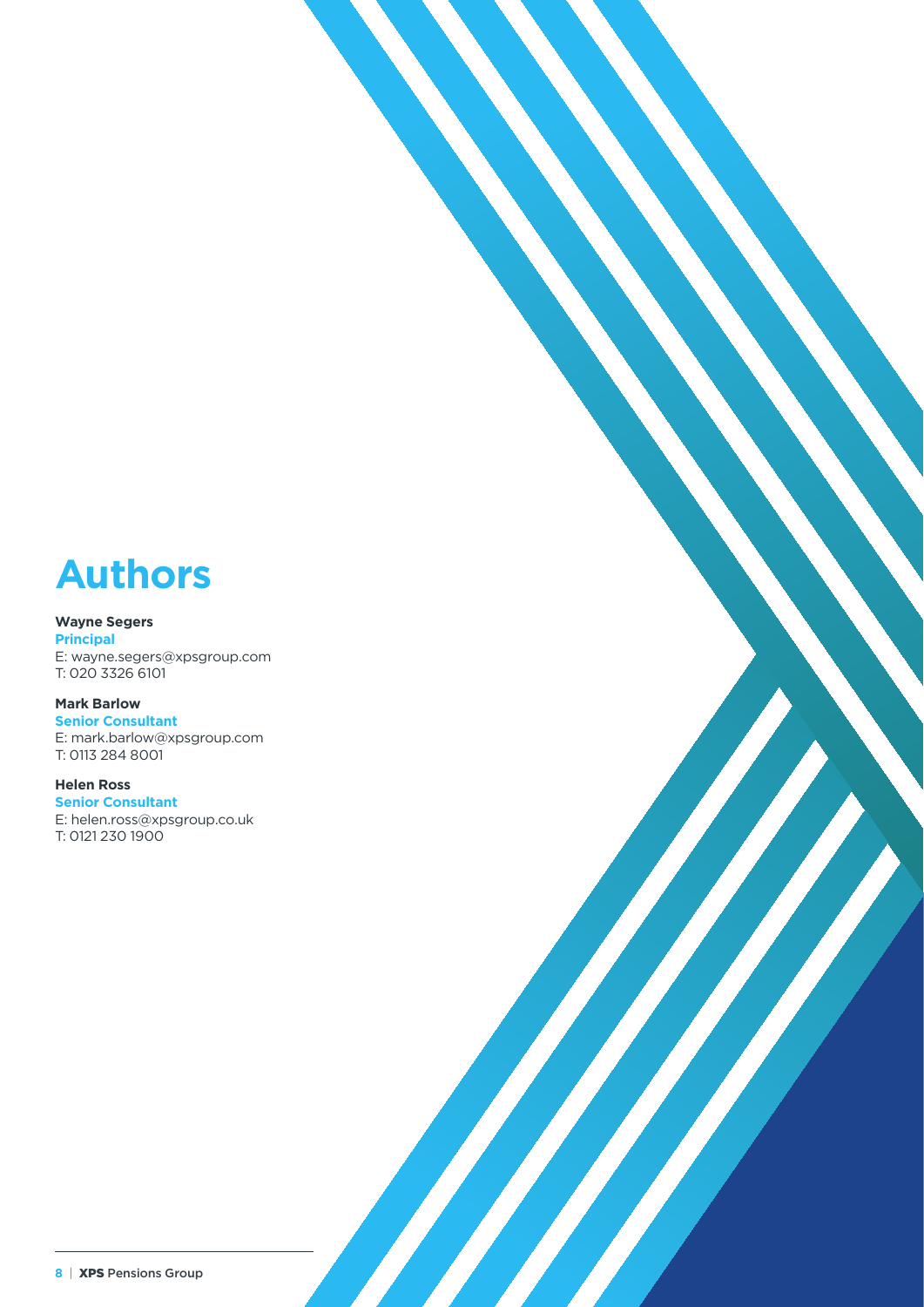